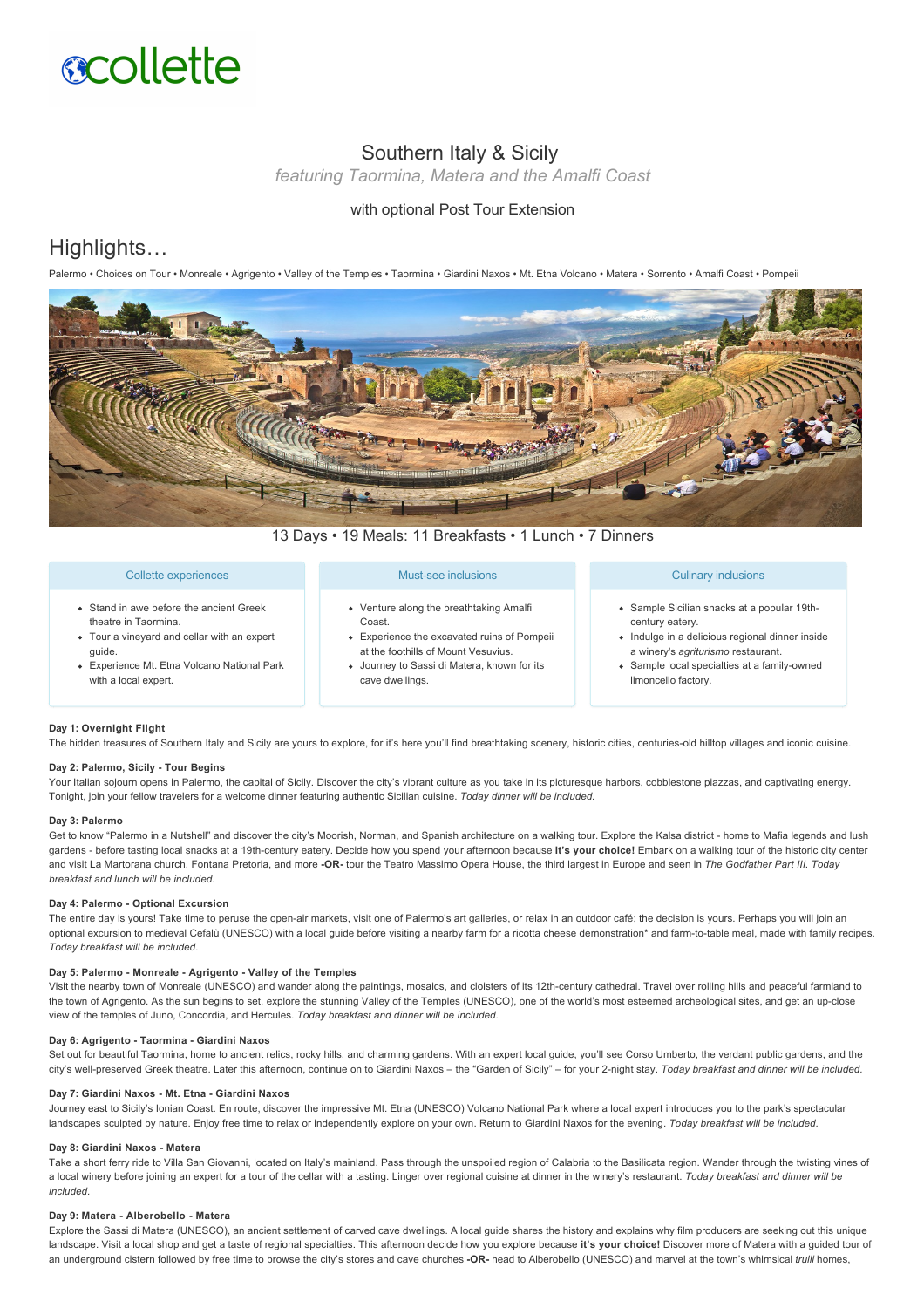known for their distinct, coneshaped roofs. *Today breakfast and dinner will be included.*

#### Day 10: Matera - Sorrento

After a stop in Vietri sul Mare, famous for its precious majolica pottery, arrive in Sorrento, where you'll settle in for a 2-night stay. Later this afternoon, discover this charming seaside town during a walking tour and learn about the local tradition of wood marquetry. *Today breakfast will be included.*

#### Day 11: Sorrento - Amalfi Coast Drive - Sorrento

This morning, take in the sights and colors of the Mediterranean Sea as you wind your way along the breathtaking Amalfi Coast (UNESCO). Gaze out over the deep blue hues of the sea paired with the bright citrus fruits lining the hillsides. Pause to sample regional specialties at a family-owned limoncello factory, before returning to Sorrento for an afternoon at leisure. *Today breakfast and dinner will be included.*

#### Day 12: Sorrento - Pompeii - Rome

Journey north to Rome. En route, experience the excavated ruins of Pompeii (UNESCO). A local guide gives you an in-depth look into this 2,000-year-old Roman town, nestled in the foothills of Mount Vesuvius. Step into another time as you explore its preserved buildings and imagine life in the 1st century. Later, check in to your hotel located close to Fiumicino Airport. This evening, celebrate the end of your journey with a delightful farewell dinner. *Today breakfast and dinner will be included.*

#### Day 13: Rome - Tour Ends

Your tour comes to a close today. *Today breakfast will be included.*

## Experience It! The Valley of the Temples

Travel to the Valley of the Temples, in Agrigento, Sicily, where you'll see some of the best preserved ruins of ancient Greece. Among the countryside full of blooming almond trees are wonderful ruins of the temples that, in the course of time, kept intact their architectural magnificence. Seven major temples are found in this valley. The temples have a Doric style, with six majestic columns on the front side, except for the Temple of Olympian Zeus. The most impressive is the Temple of Concordia, built in 440 B.C. It is nearly perfectly preserved and has continued to be used over time. At night the illuminated temple is a sight to behold. Come see why the Greeks chose this site on a cliff a few miles from the ocean. Experience the beautiful ocean view and the soft, cool breezes.

| Your itinerary at a glance                  |                                                                                                | Please Note:                                                                                                                                                                                                                                                                                                                                                                                                                                                                                                                                                                                                                                                                                                                                                                                                                      |
|---------------------------------------------|------------------------------------------------------------------------------------------------|-----------------------------------------------------------------------------------------------------------------------------------------------------------------------------------------------------------------------------------------------------------------------------------------------------------------------------------------------------------------------------------------------------------------------------------------------------------------------------------------------------------------------------------------------------------------------------------------------------------------------------------------------------------------------------------------------------------------------------------------------------------------------------------------------------------------------------------|
| Day 1                                       | Overnight Flight                                                                               | Economy air rate and schedule are applicable for groups of 10 or more traveling on the same flights and<br>dates.                                                                                                                                                                                                                                                                                                                                                                                                                                                                                                                                                                                                                                                                                                                 |
| Days $2-4$                                  | Hotel NH, Palermo or Hotel Garibaldi,<br>Palermo                                               | Single accommodations are limited and are available on a first come, first served basis.<br>To complete your tour, we include roundtrip airport-to-hotel transfers when purchasing our airfare with your<br>tour. If you have arranged for your own air, we are pleased to provide you the option of purchasing these<br>transfers. Please note that all transfers will leave at pre-scheduled times.<br>Included breakfasts are buffet breakfasts.<br>Most shops and businesses in Italy are closed on Sundays and on national/religious holidays.<br>*The ricotta demonstration may not be available while sheep are nurturing their young.<br>Please be advised many airlines do not provide advance seat assignments until check-in at the airport.<br>Advance seating will be subject to the airline's terms and conditions. |
| Day 5                                       | Baia di Ulisse Hotel, Agrigento                                                                |                                                                                                                                                                                                                                                                                                                                                                                                                                                                                                                                                                                                                                                                                                                                                                                                                                   |
| Days 6, 7                                   | Hellenia Yachting Hotel, Giardini Naxos<br>or Una Hotel Naxos Beach Sicilia,<br>Giardini Naxos |                                                                                                                                                                                                                                                                                                                                                                                                                                                                                                                                                                                                                                                                                                                                                                                                                                   |
| Days 8, 9                                   | MH Matera Hotel, Matera                                                                        |                                                                                                                                                                                                                                                                                                                                                                                                                                                                                                                                                                                                                                                                                                                                                                                                                                   |
| Days 10, 11                                 | Hotel Michelangelo, Sorrento                                                                   |                                                                                                                                                                                                                                                                                                                                                                                                                                                                                                                                                                                                                                                                                                                                                                                                                                   |
| Day 12                                      | Shangri-la Hotel, Rome                                                                         | Our air passengers will depart from Rome airport.                                                                                                                                                                                                                                                                                                                                                                                                                                                                                                                                                                                                                                                                                                                                                                                 |
| On some dates alternate hotels may be used. |                                                                                                | <b>IDENTIFICATION</b><br>Passports are required for this tour at your expense. Certain countries require a minimum of 6 months<br>passport validity from date of return home. You are strongly urged to contact the appropriate consulate for<br>details. Visit www.traval.etch.cov.for the U.C. Ctote Department for the letect details about perspects and vio                                                                                                                                                                                                                                                                                                                                                                                                                                                                  |

*Collette's Flagship:* Collette's tours open the door to a world of amazing destinations. Marvel at must-see sights, sample regional cuisine, stay in centrally located hotels and connect with new and captivating cultures. These itineraries offer an inspiring and easy way to experience the world, where an expert guide takes care of all the details.

gov for the U.S. State Department for the latest details about passports and visa requirements.

IMPORTANT: We recommend that our clients traveling abroad take a photocopy of their passport and applicable visas. It should be packed separately from your actual passport and visa. We also recommend leaving a copy at home with your emergency contact.

*Effective for travel after January 2023, all visitors who do not need a visa to enter Europe will be expected to apply for an ETIAS travel authorization, for a fee, when visiting a Schengen Area Country. To identify Schengen Area Countries and to complete the ETIAS application, please visit<https://www.etiasvisa.com/>*

The overall activity level of this tour is a level 3. This means you're an on-the-go traveler. You don't want to miss a thing, so walking and standing for longer periods of time (1-2 hours) isn't a big deal. You can navigate hills and uneven ground, climb into various modes of transportation (tuk-tuk, cable car, Zodiac, etc.), and could possibly anticipate changes in elevation. You can expect some longer days balanced with free-time to recharge or set out on your own adventure.

Some of the most unique sightseeing can mean accessing locations that restrict motor coaches, especially in historic areas such as Palermo, Taormina and Matera, which all require the ability to walk up and down hill on narrow, cobblestoned streets and stairs. For your comfort, we recommend bringing comfortable walking shoes. If you require a walker or wheelchair, or have difficulty walking, you may not be able to access some of these areas and may want to consider an alternate program with us. Our travel counselors can provide additional information or assistance to help you determine the perfect trip for you.

Extend your vacation with...

Optional 3 Days 2-Night Rome Post Tour Extension Rate: \$999.00 per person, double, land only

3 Meals: 2 breakfasts, 1 Dinner

## **Day 13: Rome Extension Begins**

Enjoy a guided walking tour of Classical Rome, leading you through the Eternal City's most iconic monuments. Begin your exploration with an in-depth visit to the Colosseum. Hear the distant echoes of 45,000 cheering spectators when you visit the Colosseum, the site of legendary gladiator contests. Walk up the steps that millions have before you, marveling at the ingenuity and scale of this world-famous structure. Your walking tour continues with a visit to Piazza Navona, one of Rome's most breathtaking Baroque piazzas. The remainder of the day is at leisure. Perhaps you'll wander through one of Rome's many museums, such as the Borghese Gallery.

### **Day 14: Rome**

The day is yours! Perhaps you'll visit Castel Sant'Angelo, a fortress located a short distance from Vatican City. Or consider joining an optional tour\* to the Vatican Museums and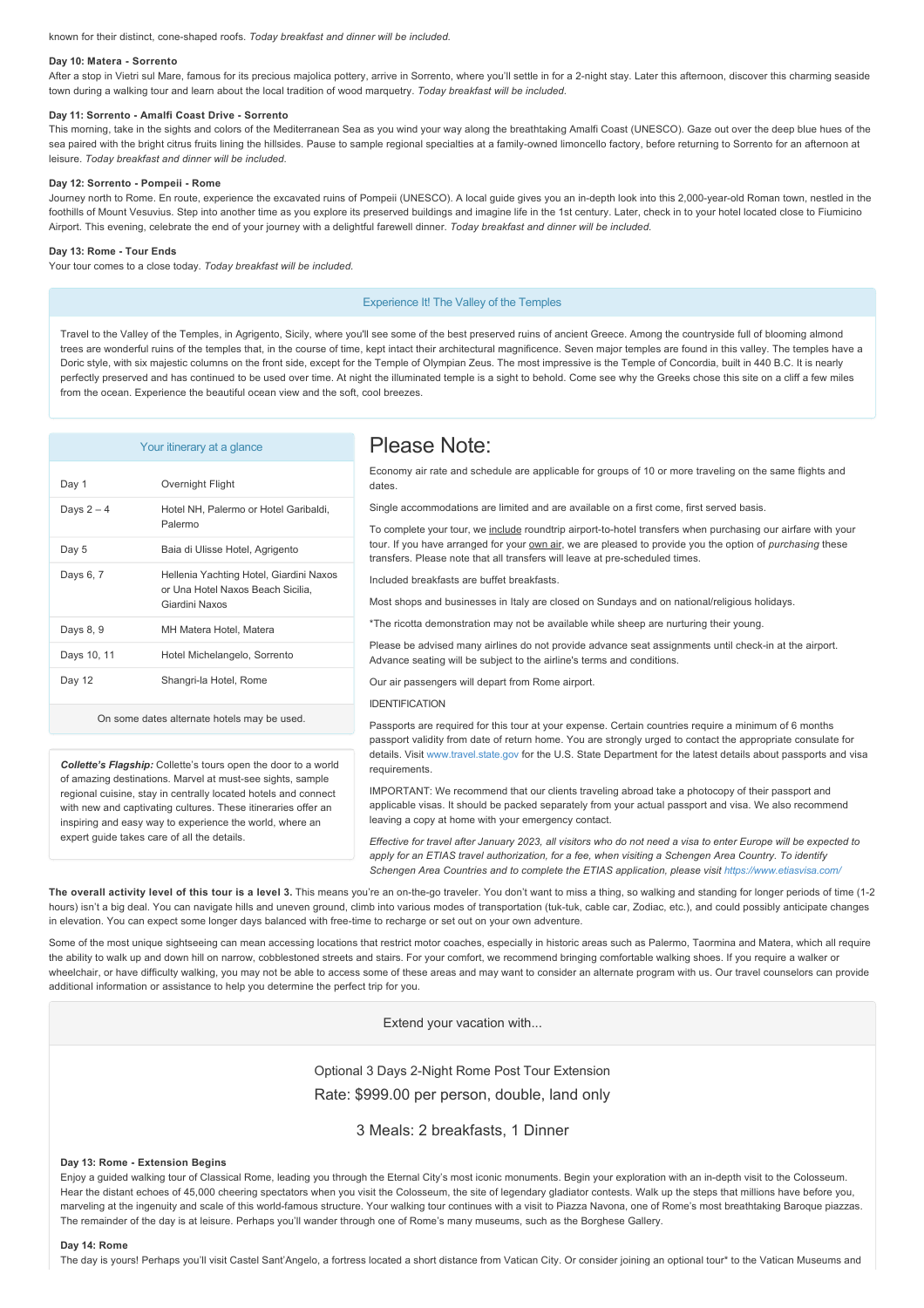St. Peter's Basilica, including the world-famous Sistine Chapel. In the evening, join your fellow travelers and celebrate the end of your Italian trip with dinner at a local restaurant in Rome's bohemian *Trastevere* district. *(B, D)*

## Day 15: Rome - Depart for Home

Transfer to the airport for your flight home. *(B)*

#### Please Note:

\*The optional tour to the Vatican Museums may operate on a different day on select departures due to availability of reservations and closure on Sundays and holidays.

The space on this extension is limited and will be available on a first come, first served basis. Applicable charges may apply at time of request.

Fully-guided extensions are a great way to explore a new destination. Enjoy sightseeing and local experiences led by a Tour Manager or local expert.

Single accommodations are limited and are available on a first come, first served basis.

We reserve the right to cancel this extension if a minimum of 4 passengers is not met to operate.

**The overall activity level of this extension is a level 3.** This means walking and standing for longer periods of time (12 hours) isn't a big deal for you. You can navigate hills and uneven ground, climb into various modes of transportation (tuk-tuk, cable car, Zodiac, etc.), and could possibly anticipate changes in elevation. You can expect some longer days balanced with free-time to recharge or set out on your own adventure.

## Optional Hotel Upgrade Available

#### **May 1, 2022 – April 30, 2023 \$30.00** per person, double, land only

**May 1 – 31, 2022 \$30.00** per person, double, land only

During your stay at the Baia di Ulisse Hotel in Agrigento, you can choose to upgrade to a frontal Sea View room, providing the opportunity to enjoy breathtaking views of Le Dune seaside. Upgrade available at the above cost per person, double. Please inquire at time of booking.

# Important reservation information:

## IDENTIFICATION

Passports are required for this tour at your expense. Certain countries require a minimum of 6 months passport validity from date of return home. You are strongly urged to contact the appropriate consulate for details. Visit [www.travel.state.gov](https://itinerary.collette.com/Documents/Flyer/14173/USD/www.travel.state.gov) for the U.S. State Department for the latest details about passports and visa requirements.

IMPORTANT: We recommend that our clients traveling abroad take a photocopy of their passport and applicable visas. It should be packed separately from your actual passport and visa. We also recommend leaving a copy at home with your emergency contact.

**\*Airfare:** For your convenience, we offer airfare for purchase with all vacation packages. If you purchase an air inclusive program, your airfare will be quoted inclusive of all fuel, taxes and fees. Your rates are subject to change until paid in full. Preassigned seats are limited and may not be available on every flight or departure date.

**Checked Baggage Charges:** Some airlines may impose additional charges if you choose to check any baggage. Please contact your airline or refer to its website for detailed information regarding your airline's checked baggage policies.

Cancellation Charges for this tour: After your seat reduction date has passed, a non-refundable deposit will be retained. For Cancellation between 60-16 days prior to departure: cancellation fee of 30% of total price. For cancellation between 15-1 days prior to departure: cancellation fee of 50% of total price. For cancellation on the day of departure and after: 100% of total price. For Ocean Cruises: For cancellation between 90-61 days prior to departure: cancellation fee of 35% of total price. For cancellation between 60-31 days prior to departure: 60% of total price. 30 or fewer days prior to departure: 100% of total price. For River Cruises: including Europe, Russia, Egypt and China, 90-61 days prior to departure: cancellation fee of 50% of total price. For cancellation between 6031 days prior to departure: cancellation fee of 85% of total price. For cancellation 30 or fewer days prior to departure: cancellation fee of 100% of total price. For Galapagos and Antarctica: A cancellation fee of 60% will apply for cancellation between 120-90 days prior to departure; A cancellation charge of 100% will apply for cancellation less than 90 days prior to departure. Cancellation protection is highly recommended and must be purchased at time of deposit. Air rates are subject to change until tour is paid in full. If Travel Protection Plan has not been purchased and a reservation is cancelled for any reason prior to departure - Air is 100% non-refundable once paid in full. Cancellation charges also apply to reservations made for "pre" and "post" night accommodations. Payment of a Per Person Travel Protection Plan Fee guarantees a full refund of all payments (including deposit), except the Travel Protection Plan Fee itself, made to Collette for travel arrangements in case of cancellation of your travel plans for any reason prior to the day of departure. The Travel Protection Plan Fee with Air only covers airline tickets you have purchased from Collette. Exception: If vou originally purchased nonrefundable airline tickets, Part B of the Travel Protection Plan may provide a refund for the airline tickets, taxes, or fees in the event of a cancellation for a covered reason (see Part B for more details). The Travel Protection Plan Fee does not cover any single supplement charges which arise from an individual's traveling companion electing to cancel for any reason prior to departure. However, the Part B travel insurance includes a single supplement benefit of \$1,000 for certain covered reasons as detailed in Part B. In this case, the single supplement will be deducted from the refund of the person who cancels. Division of this charge between the two passengers involved is solely their responsibility. If insufficient funds are deducted from the canceling client, the traveling client will be charged the remaining portion of the single supplement. Cancellation waiver protects you from penalties in the event you have a need to cancel your entire inclusive tour package up to the day prior to departure. Cancellation waiver does not indemnify you from penalties if you chose to cancel partial tour components or air. If you chose to partially cancel your vacation, you will be responsible for a revision fee as well as any penalties that are incurred at the time of the cancellation. Upon cancellation of transportation or travel services where you, the customer, are not at fault and have not canceled in violation of the terms and conditions above, you will be refunded 100%. Please see your sales agent for more information, or review our brochure for details.

Responsibilities: Collette monitors security situations around the world as well as government travel advisories. Conditions may require Collette to change or even cancel trips. You accept the risks involved in travel, both foreign and domestic, and accept responsibility for your own travel decisions. Guests may be required to review and sign a participation agreement prior to engaging in certain activities on the trip.

Neither Collette Travel Service, Inc., its affiliated entities and its and their employees, shareholders, officers, directors, successors, agents, and assigns (collectively "Collette"), own or operate any person or entity which is to or does provide goods or services for these trips. You agree to be bound by the conditions of carriage for all transportation providers. Collette does not maintain control or operate the personnel, equipment, or operations of these suppliers it uses and as such Collette assumes no responsibility for and cannot be held liable for any personal injury, death, property damage or other loss, accident, delay, inconvenience, or irregularity which may be occasioned by reason of (1) any wrongful, negligent, willful or unauthorized acts or omissions on the part of any of the suppliers or other employees or agents, (2) any defect in or failure of any vehicle, equipment, or instrument owned, operated or otherwise used by any of these suppliers, or (3) any wrongful, willful or negligent act or omission on the part of any other party. Client shall indemnify and hold harmless Collette Travel Service, Inc., its affiliated entities and its and their employees, agents, shareholders, officers, successors and assigns (collectively "Collette"), from all suits, actions, losses, damages, claims or liability for any personal injury, death, property damage or other loss, accident, delay, inconvenience or irregularity which is occasioned by any negligent acts or omissions of Collette arising out of any goods or services provided for this or these trips. Additionally, responsibility is not accepted for losses or expenses due to sickness, lack of appropriate medical facilities or practitioners, weather, strikes, theft or other criminal acts, war, terrorism, computer problems, or other such causes. Other risks may arise such as, but not limited to, hazards of traveling in foreign countries including undeveloped areas, the hazards of travel by aircraft, bus, van, train, automobile or other motorized vehicle, differing safety standards, sickness, criminal acts committed by others, allergic reactions, and/or animal encounters. You are voluntarily participating in the tour and Collette, and as lawful consideration for the agreement to travel with Collette, you agree not to make a claim against Collette, its related companies, officers and employees for injuries, death, or any other claim and agree to release Collette, its related companies, officers and employees from any such claim. This release is binding on all members of your traveling party, as well as your Estate and heirs and this provision shall be enforceable even after your trip has ended. If you make your own air reservations, Collette is not responsible and shall provide no refund if your flight schedule changes so that you are not able to enjoy the entirety of your tour. All services and accommodations are subject to the laws of the country in which they are provided. Collette reserves the right to make changes in the published itinerary whenever, in their sole judgment, conditions warrant, or if Collette deems it necessary for the comfort, convenience, or safety of the tour. Collette reserves the right to withdraw any tour announced. Collette reserves the right to decline to accept any person as a member of the tour, or to require any participant to withdraw from the tour at any time, when such action is determined by the Tour Manager to be in the best